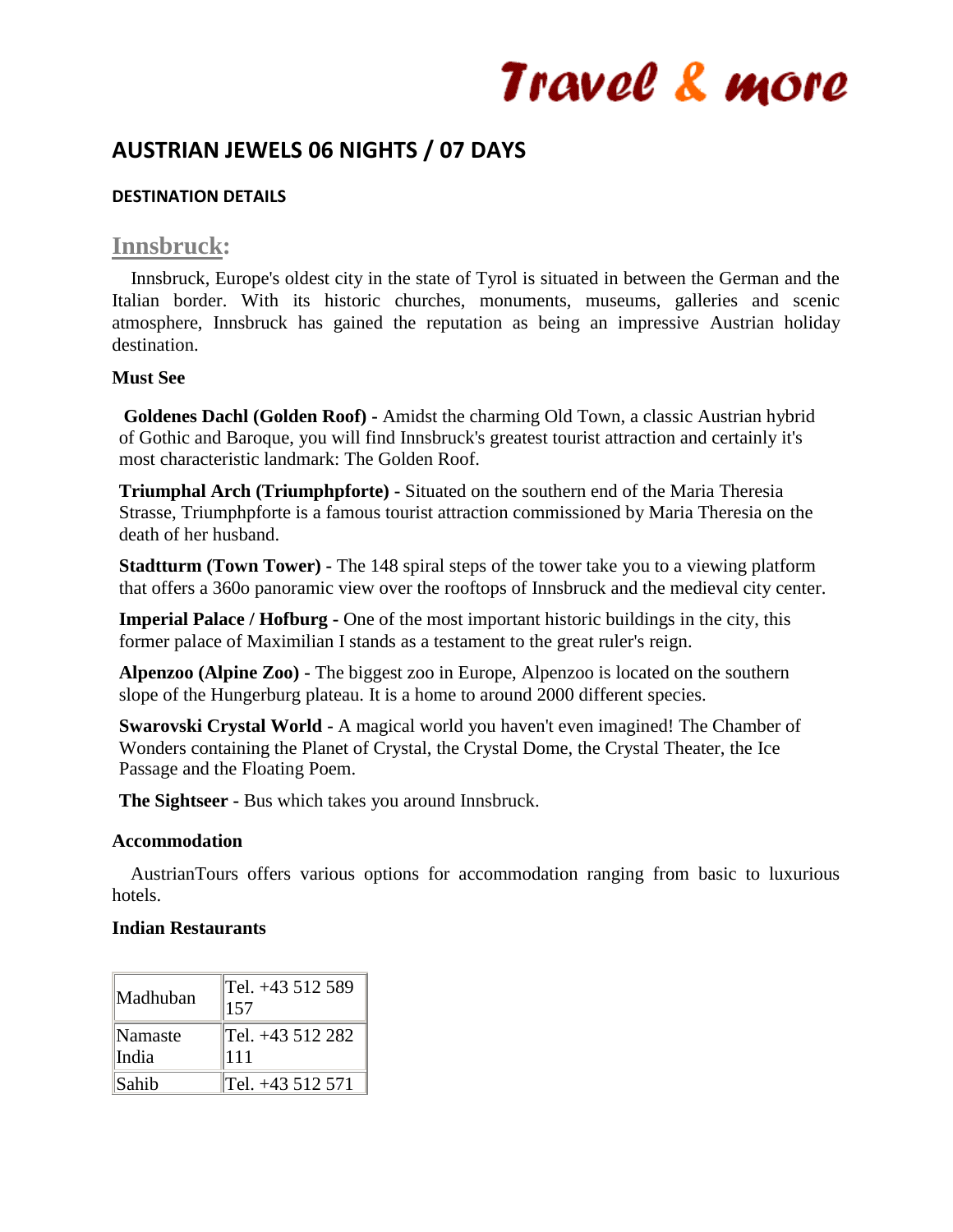|                                                             | 468                     |
|-------------------------------------------------------------|-------------------------|
| New Rama                                                    | Tel. +43 512 285<br>123 |
| Shere Punjab $\begin{bmatrix} 1 & 1 \\ 7 & 5 \end{bmatrix}$ | Tel. +43 512 282        |

### **Shopping**

 There are a number of large shopping malls (e.g. Kaufhaus Tyrol, Innsbruck's downtown shopping mecca) located within Innsbruck, along with many central shops and busy markets. Tourists will find a wealth of shopping choices when looking for souvenirs and gifts including everything from beautiful Swarovski crystalware from the Tyrol region, to exquisite Austrian jewellery and drinking goblets decorated with local scenes.

## **Main Languages**

German, English

# **Distance To Other Cities By Train**

| Innsbruck - Salzburg       | 1 hour 50<br>mins  |
|----------------------------|--------------------|
| Innsbruck - Munich         | 1 hour 50<br>mins  |
| Innsbruck - Zell am<br>See | 2 hours            |
| Innsbruck - Zurich         | 3 hours 30<br>mins |
| Innsbruck - Vienna         | 4 hours 35         |

### **Time Zone**

UTC/GMT +1 hour

# **Salzburg**:

 Framed by mountains, crowned by the Hohensalzburg Fortress and divided by the turquoise Salzach River, the landscape of Salzburg is pure drama. Stroll the tangled lanes of Salzburg's Old Town, a World Heritage Site, to discover your own favorite things about this most Austrian of cities.

### **Must See**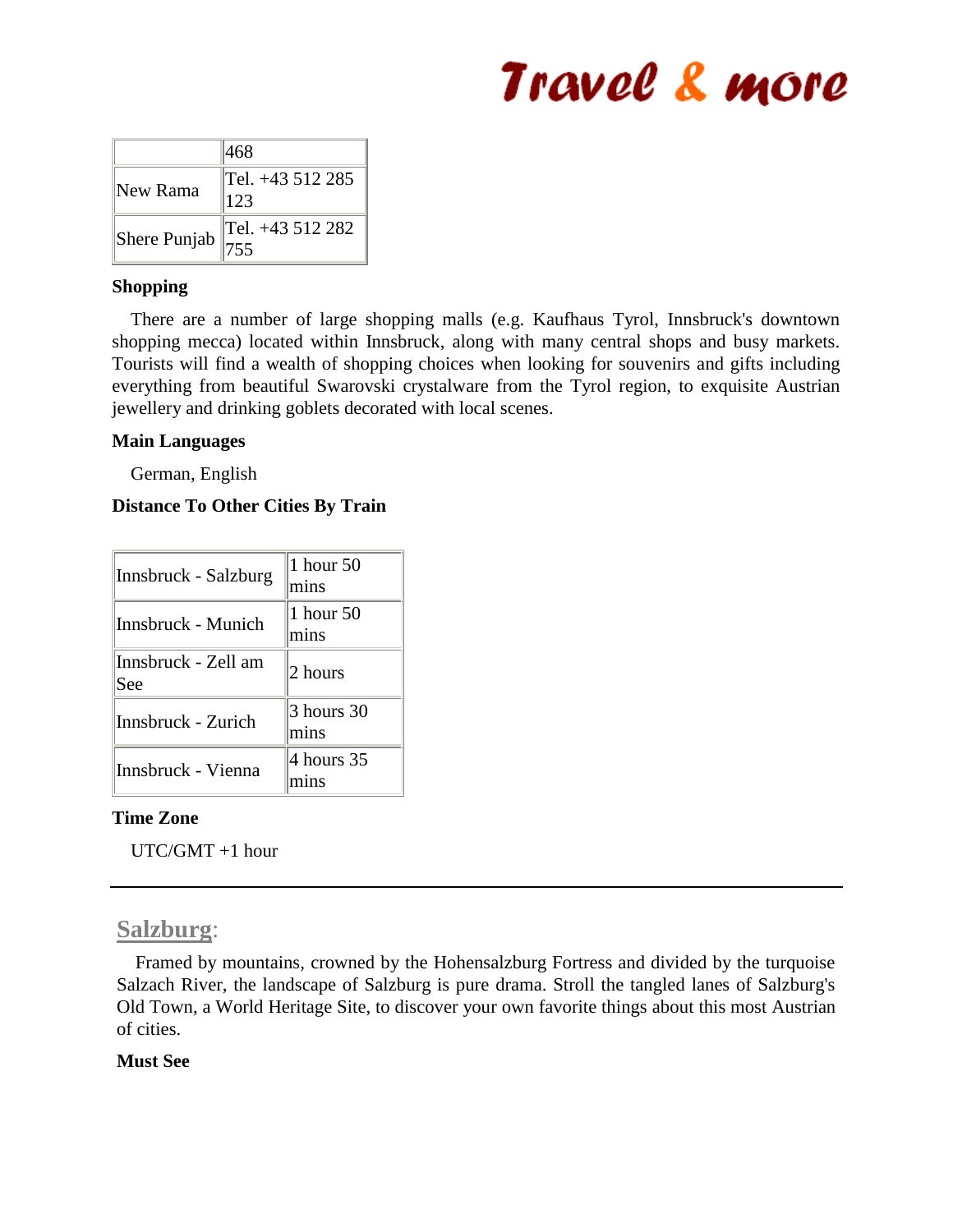**Mozart birthplace & living place -** The house in which baby Mozart was born in 1756, and the one he used to live and work in later, hosts a popular museum today.

**Salzburger Dom -** The city's cathedral - The dom in all it's Baroque glory was opened in 1628 and has proved to be Salburg's top attraction ever since.

**Hellbrunn Palace, park & trick Fountains -** Hellbrunn castle with its trick fountains was the Prince Archbishop's private passion. A lavish Baroque masterpiece.

**Mirabell Palace and Gardens -** You haven't seen the Mozartstadt until you have strolled along the gardens of Mirabell Palace. Modern Salzburg's city hall is still as attractive as it was when Fräulein Maria and the Trapp children danced between thousands of flowers around it.

**Hohensalzburg Fortress -** Largest, fully-preserved fortress in central Europe. The medieval princes' apartments and the Fortress Museum are of particular interest.

**Sound of Music -** Relive the true story of the Von Trapp family which was filmed as the "The Sound of Music" in the Salzburg area.

## **Accommodation**

 AustrianTours offers a choice of various 3, 4 and 5 star hotels as well as more than 31 apartments.

## **Indian Restaurants**

| Ashoka            | Tel. +43 662<br>828296  |
|-------------------|-------------------------|
| Siddharta         | Tel. +43 664<br>5428144 |
| Indian Palace     | Tel. +43 662<br>726471  |
| New<br>Maharadjah | Tel. +43 662<br>433274  |
| Taj Mahal         | Tel. +43 662<br>882010  |

# **Shopping**

 A unique shopping experience awaits you in Salzburg. A variety of shops can be found in the Old City on Getreidegasse, Judengasse and in the traditional passageways including longestablished shops, international chains and small boutiques. It certainly pays to cast a glance in every passageway and even the narrowest of streets.

### **Main Languages**

German, English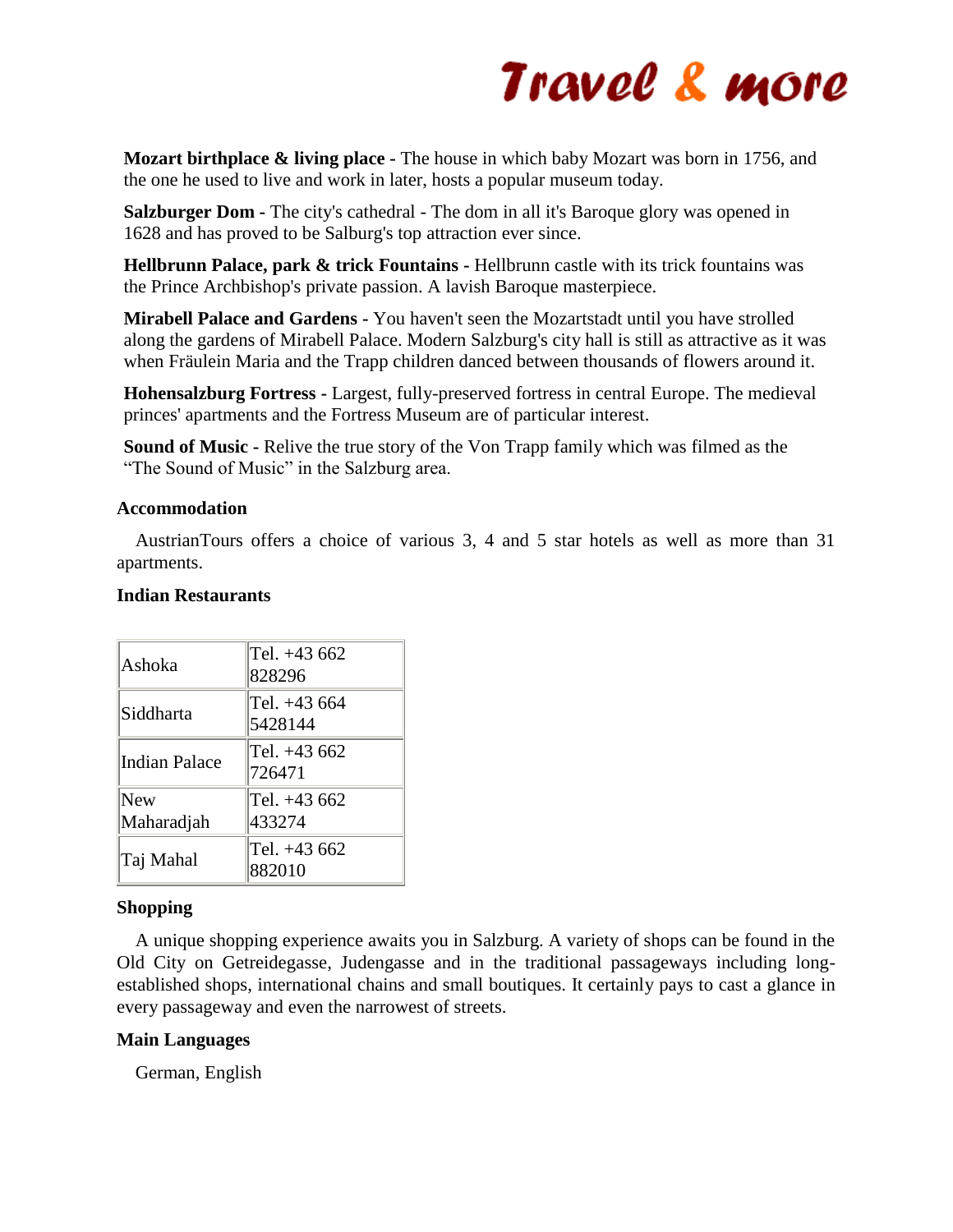#### **Distance To Other Cities By Train**

| Salzburg - Munich         | 1 hour 30<br>mins  |
|---------------------------|--------------------|
| Salzburg - Zell am<br>See | 1 hour 35<br>mins  |
| Salzburg - Innsbruck      | 1 hour 50<br>mins  |
| Salzburg - Vienna         | 2 hours 45<br>mins |
| Salzburg - Graz           | 4 hours 10<br>mins |
| Salzburg - Zurich         | 5 hours 20<br>mıns |

### **Time Zone**

UTC/GMT +1 hour

# **Vienna**:

 Vienna, the capital of Austria, is situated on the banks of the Danube. A romantically imperial city, Vienna is a dream city for anyone with a romantic streak or an interest in history. Sightseeing opportunities are to be found in abundance.

#### **Must See**

**Schönbrunn Palace -** The Palace with its surrounding buildings and the huge park is one of the most significant cultural monuments in Austria. It was generally used as the summer residence of the Habsburg rulers.

**Schönbrunn Zoo -** World's oldest and only baroque zoo. The Schönbrunn Zoo is situated in the south-eastern part of the Habsburgs' summer residence and was built in 1760.

**St. Stephen's Cathedral -** Situated in the city centre, this cathedral has been the heart of Vienna. It is one of the most famous Viennese sights and was built in 1147.

**Spanish Riding School -** Oldest and last Riding School in the world where classic dressage is still practiced in its purest form. This Institute was founded in 1572.

**Naschmarkt -** There is quite a number of markets where you can buy fresh vegetable and assorted tidbits. But Naschmarkt is arguably more than that: it is a Viennese institution dating back to the 16th century.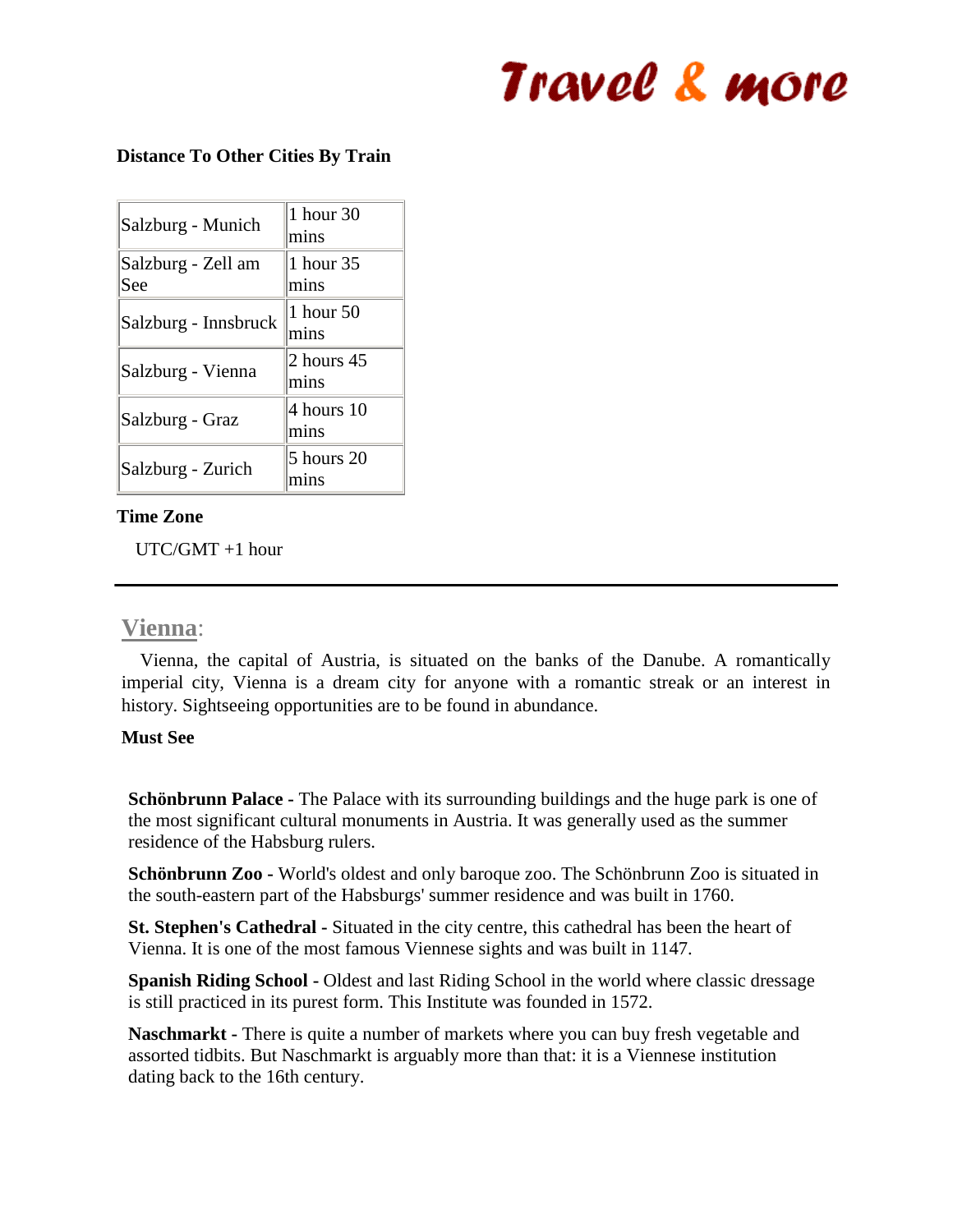

**Prater -**Vienna's most popular fun fair. Here one can enjoy a great view from the giant Ferris wheel and relax in the surrounding forest land and fields.

**Belvedere Palace -** The two magnificent palaces on the Belvedere grounds lie in the middle of a splendid park. Today, both palaces house museums featuring Austrian painting.

**Haas House -** One of the most exciting buildings in Vienna and the city's pride. Images of St. Stephen's Cathedral reflected by the straight glass facade of Haas House are a popular motif.

#### **Accommodation**

 AustrianTours offers various options for accommodation ranging from the basic to the high end 5 star luxury hotels as well as more than 179 apartments.

#### **Indian Restaurants**

| Indien Village         | Tel. +43 1533<br>7516 |
|------------------------|-----------------------|
| Nirvana                | Tel. +43 1513<br>3075 |
| Indus                  | Tel. +43 1713<br>4344 |
| Shalimar<br>Restaurant | Tel. +43 1596<br>4317 |
| Mahal Habhunger        | Tel. +43 1231<br>0187 |

#### **Shopping**

 A stroll down the city's principal shopping mile, Mariahilfer Strasse, is all it takes to understand that Vienna is the beating heart of fancy European shopping.

#### **Main Languages**

German, English

#### **Distance To Other Cities By Train**

| ∣Vienna - Graz    | $ 2$ hours 30<br>mins |
|-------------------|-----------------------|
| Vienna - Salzburg | $ 2$ hours 45<br>mins |
| Vienna - Munich   | $ 4$ hours 15<br>mins |